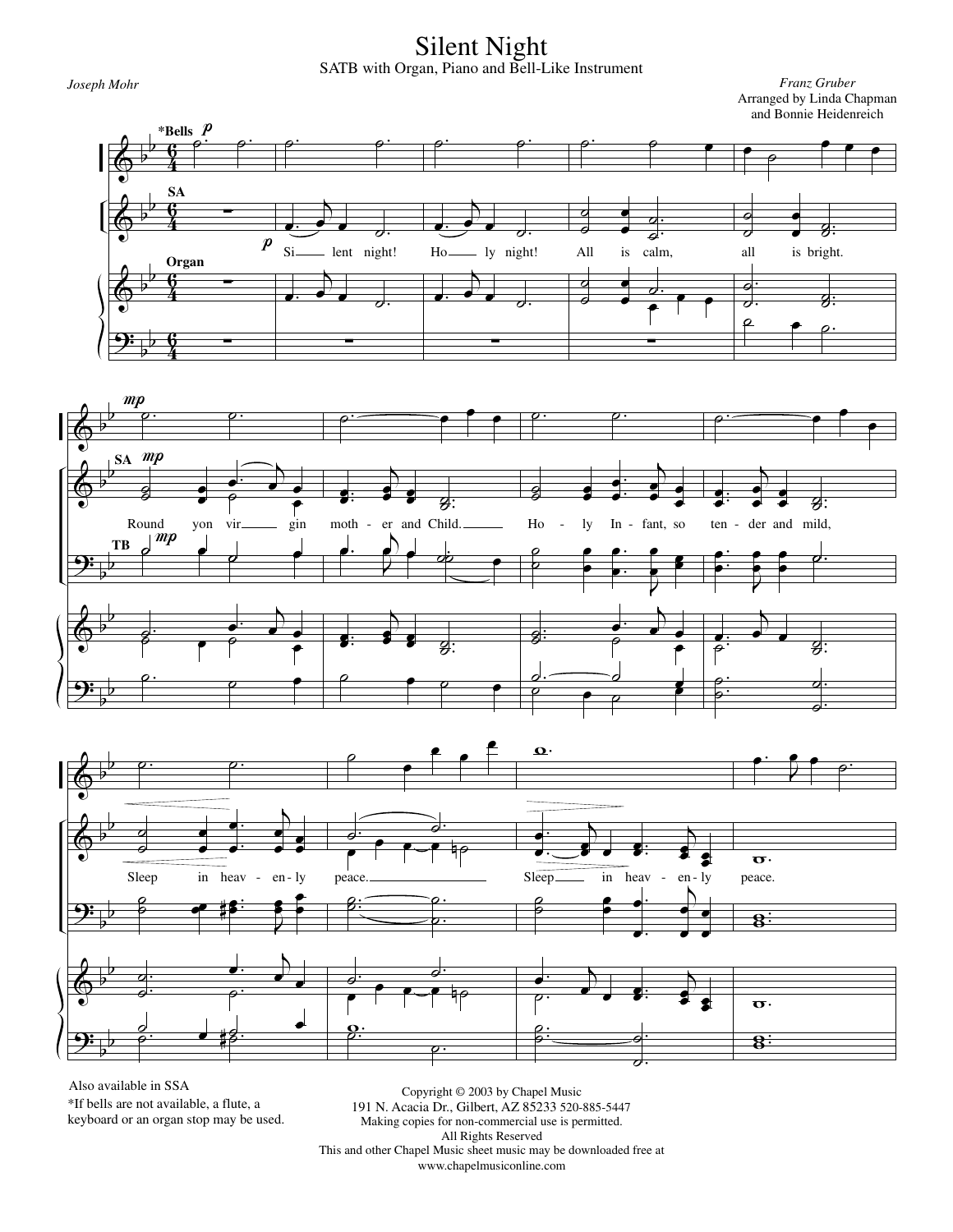

2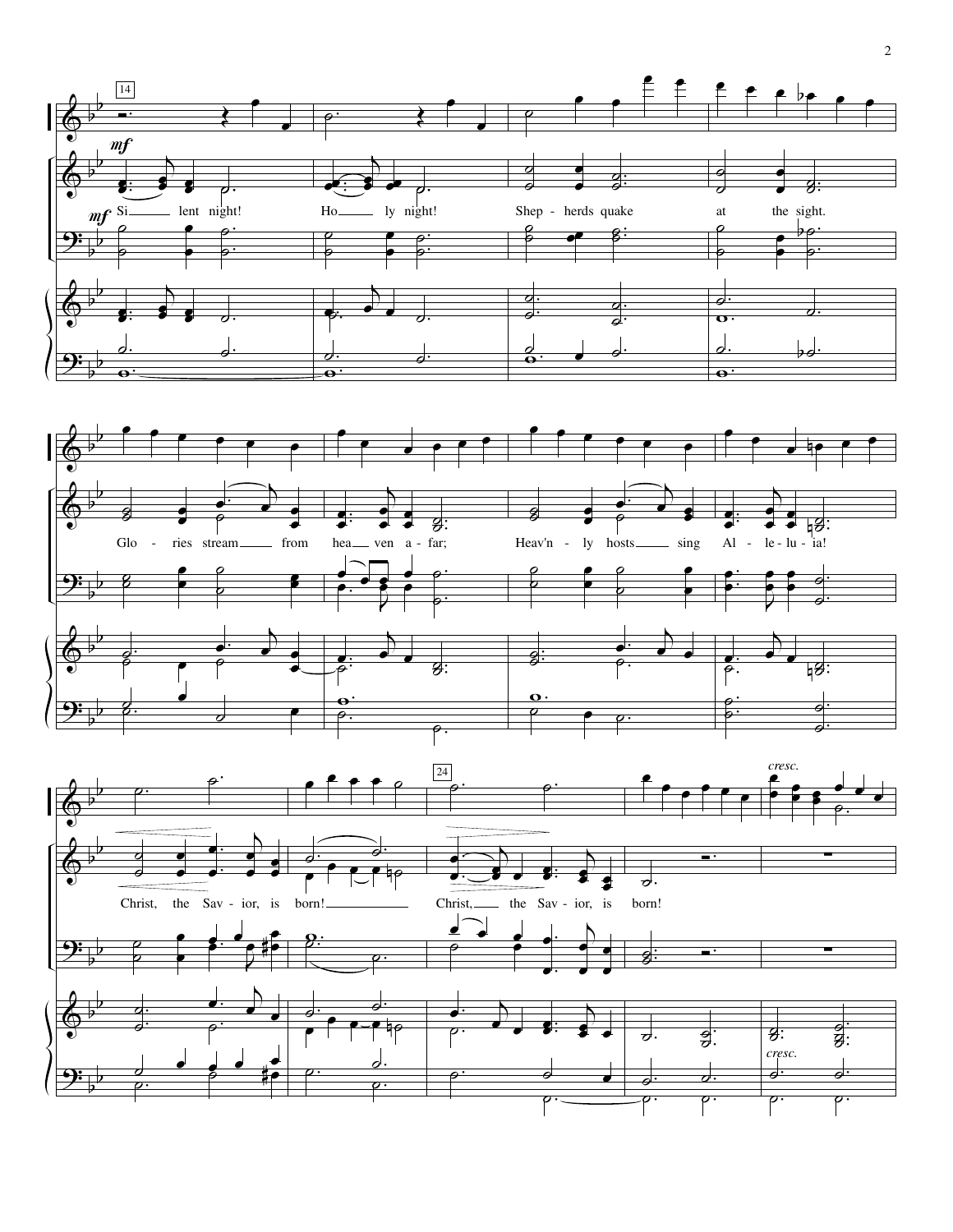



\*If only piano is being used, play the bass clef from the piano accompaniment and the treble clef from the organ accompaniment from here to the end.